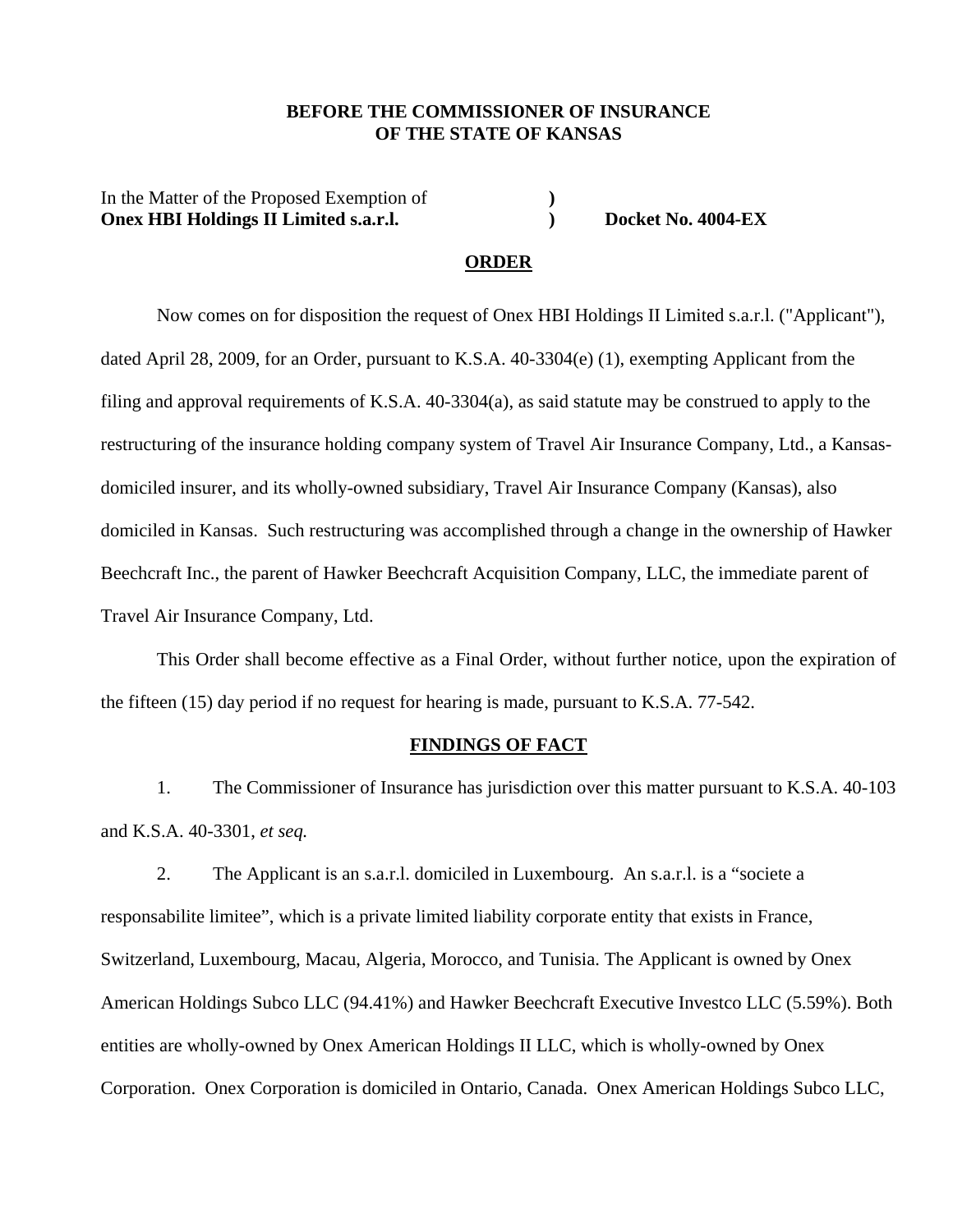Hawker Beechcraft Executive Investco LLC, and Onex American Holdings II LLC are domiciled in Delaware.

 3. Applicant has requested an exemption from the acquisition and approval requirements of the Kansas Insurance Holding Companies Act, specifically those requirements stated in K.S.A. 40- 3304(a).

 4. Onex Corporation and the Goldman Sachs Group, Inc. each purchased 49% of Hawker Beechcraft, Inc. on March 26, 2007. Onex Corporation utilized three of their Limited Liability Partnerships and three Limited Partnerships to make the purchase. Of these six entities, Onex American Holdings II LLC owned 18,925,654 shares of stock which amounts to 36.396% of the total stock (52.0 million shares) purchased by Onex Corporation. Hawker Beechcraft Executive Investco LLC owned 1,103,693 shares, which is 2.122% of the stock purchased.

 5. On June 15, 2007, the stock in Hawker Beechcraft Inc. was transferred to Onex HBI Holdings II Limited s.a.r.l. from Onex American Holdings II LLC in the amount of 18,925,654 shares. This transfer constitutes an acquisition of 10% or more of the stock in a Kansas domiciled insurance company pursuant to K.S.A. 40-3304 and requires the filing of a Form A, unless an exemption from the Commissioner of Insurance is obtained.

 6. Also, on June 15, 2007, stock in Hawker Beechcraft Inc. was transferred to Onex HBI Holdings II Limited s.a.r.l. from Hawker Beechcraft Executive Investco LLC in the amount of 1,103,693 shares. This transfer does not constitute an acquisition of 10% or more stock requiring the filing of a Form A.

 7. As a result of the restructuring of the insurance holding company system of Hawker Beechcraft Inc., the Applicant owns 20,029,347 shares of Hawker Beechcraft Inc. which is 19.259% of the 104.0 million shares owned by Onex Corporation and the Goldman Sachs Group, Inc.

 8. The above transfer was performed without the knowledge of the Kansas-domiciled insurance companies until January 5, 2009. Onex Corporation has stated that they were unaware that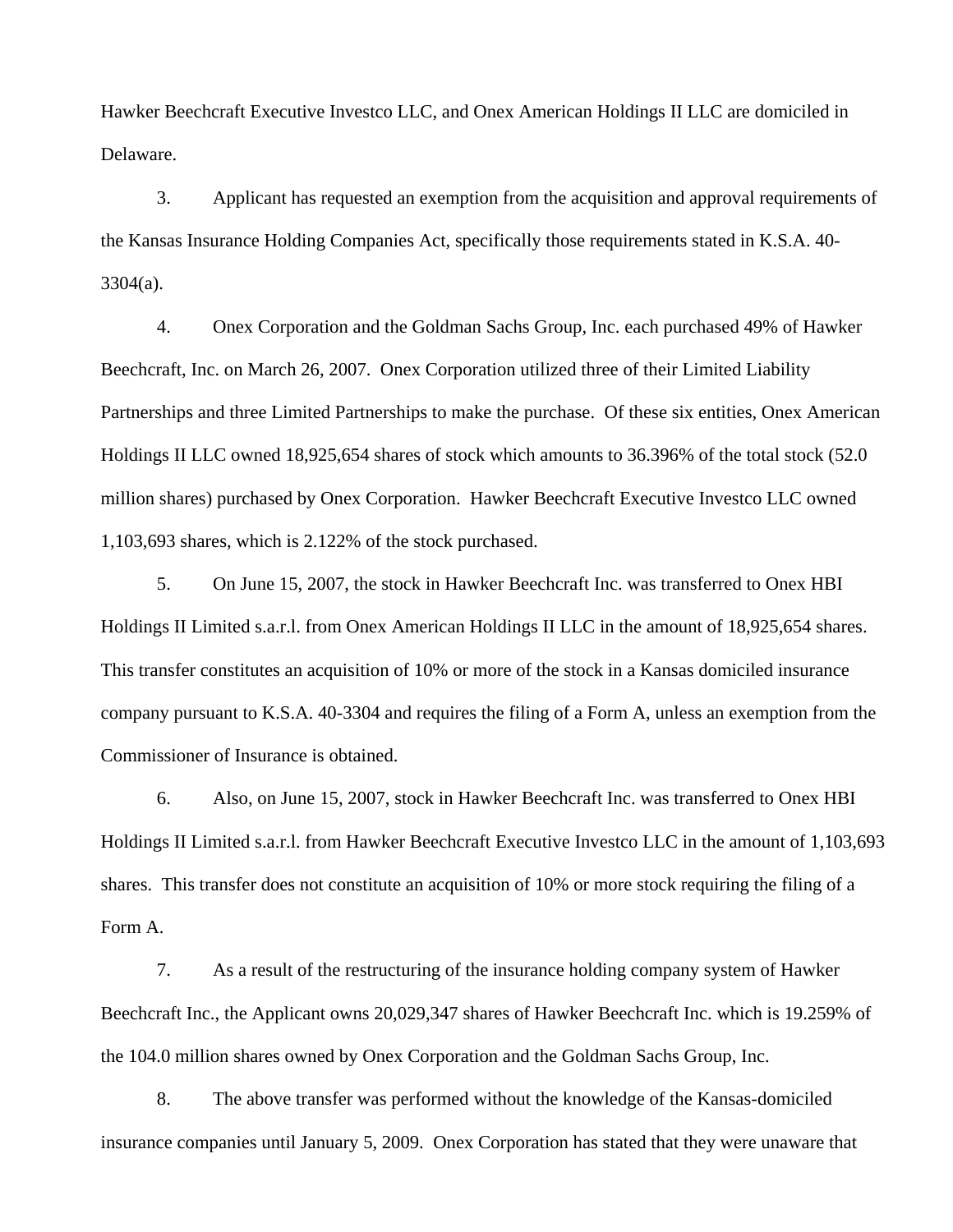prior approval was required for transfers of the Hawker Beechcraft, Inc. stock between Onex affiliates as no transfers of stock in the insurance companies were made.

### **CONCLUSIONS OF LAW**

9. K.S.A. 40-3304(a) provides, in part, as follows:

 (a) No person other than the issuer shall . . . enter into any agreement to exchange securities, or, seek to acquire, or acquire, in the open market or otherwise, any voting security of a domestic insurer if, . . . at the time . . . any such agreement is entered into, . . . such person has filed with the commissioner of insurance and has sent to such insurer, a statement containing the information required by this section and such . . . agreement . . . has been approved by the commissioner of insurance in the manner hereinafter prescribed.

- 10. K.S.A. 40-3304(e) provides
	- (e) The provisions of this section shall not apply to:

Any offer, request, invitation, agreement or acquisition which the commissioner of insurance by order shall exempt therefrom as: (1) Not having been made or entered into for the purpose and not having the effect of changing or influencing the control of a domestic insurer; . . .

 11. Based upon the information enumerated in the Findings of Fact contained in paragraphs one through eight above, and the representations made on behalf of Applicant, the restructuring of the holding company system whereby the stock ownership of Hawker Beechcraft Inc. will be transferred from Onex American Holdings II LLC to Onex HBI Holdings II Limited s.a.r.l. is not made for the purpose of, and will not have the effect of changing or influencing the control of, Travel Air Insurance Company, Ltd. and Travel Air Insurance Company (Kansas), both of which are Kansas-domiciled insurers.

## **IT IS THEREFORE, BY THE COMMISSIONER OF INSURANCE, ORDERED THAT:**

1. Onex HBI Holdings II Limited s.a.r.l. shall be exempt from the application of the formal filing and approval requirements of K.S.A 40-3304(a) as it may be deemed to apply to the reorganization of Hawker Beechcraft Inc., the holding company for Travel Air Insurance Company, Ltd. and Travel Air Insurance Company (Kansas), as the reorganization was effected on June 15, 2007.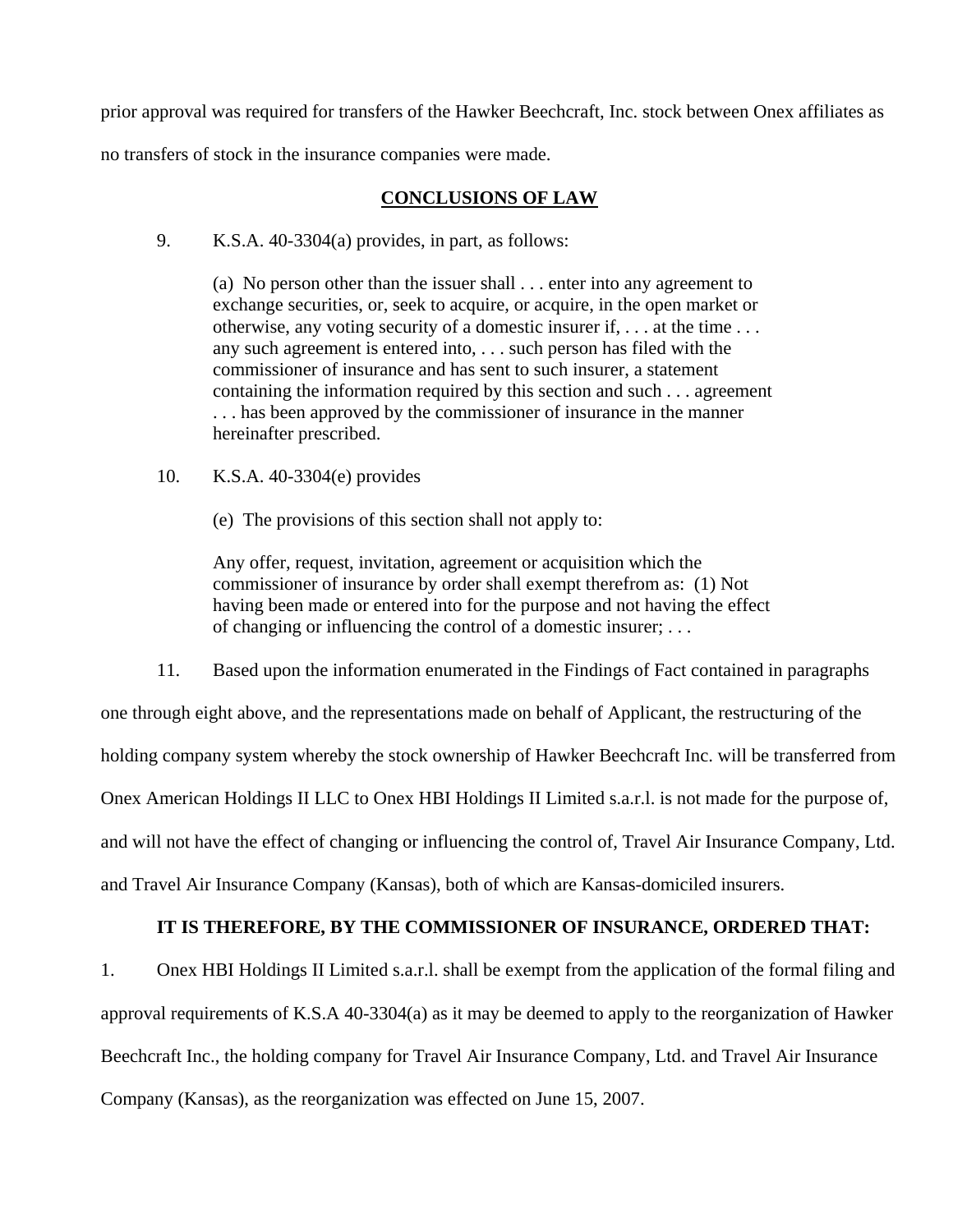2. Onex HBI Holding II Limited s.a.r.l. shall comply with all of the provisions and

requirements of K.S.A. 40-3301, *et seq.,* in the future.

 3. The Commissioner of Insurance retains jurisdiction over this matter to issue any and all further Orders deemed appropriate or to take such further action as necessary to dispose of this matter.

### **Notice of Rights**

 Onex HBI Holding II Limited s.a.r.l. is entitled to a hearing pursuant to K.S.A. 77-537, the Kansas Administrative Procedure Act. If Applicant desires a hearing, they must file a written request for a hearing with:

> John W. Campbell, General Counsel Kansas Insurance Department 420 S.W. 9th Street Topeka, Kansas 66612

 This request must be filed within fifteen (15) days from the date of service of this Order. If Applicant requests a hearing, the Kansas Insurance Department will notify them of the time and place of the hearing and information on the procedures, right of representation, and other rights of parties relating to the conduct of the hearing, before commencement of same.

If a hearing is not requested in the time and manner stated above, this Order shall become effective as a Final Order upon the expiration of time for requesting a hearing, pursuant to K.S.A. 77-613. In the event Applicant files a petition for judicial review, pursuant to K.S.A. 77-613(e), the agency officer to be served on behalf of the Kansas Insurance Department is:

> John W. Campbell, General Counsel Kansas Insurance Department 420 S.W. 9th Street Topeka, Kansas 66612